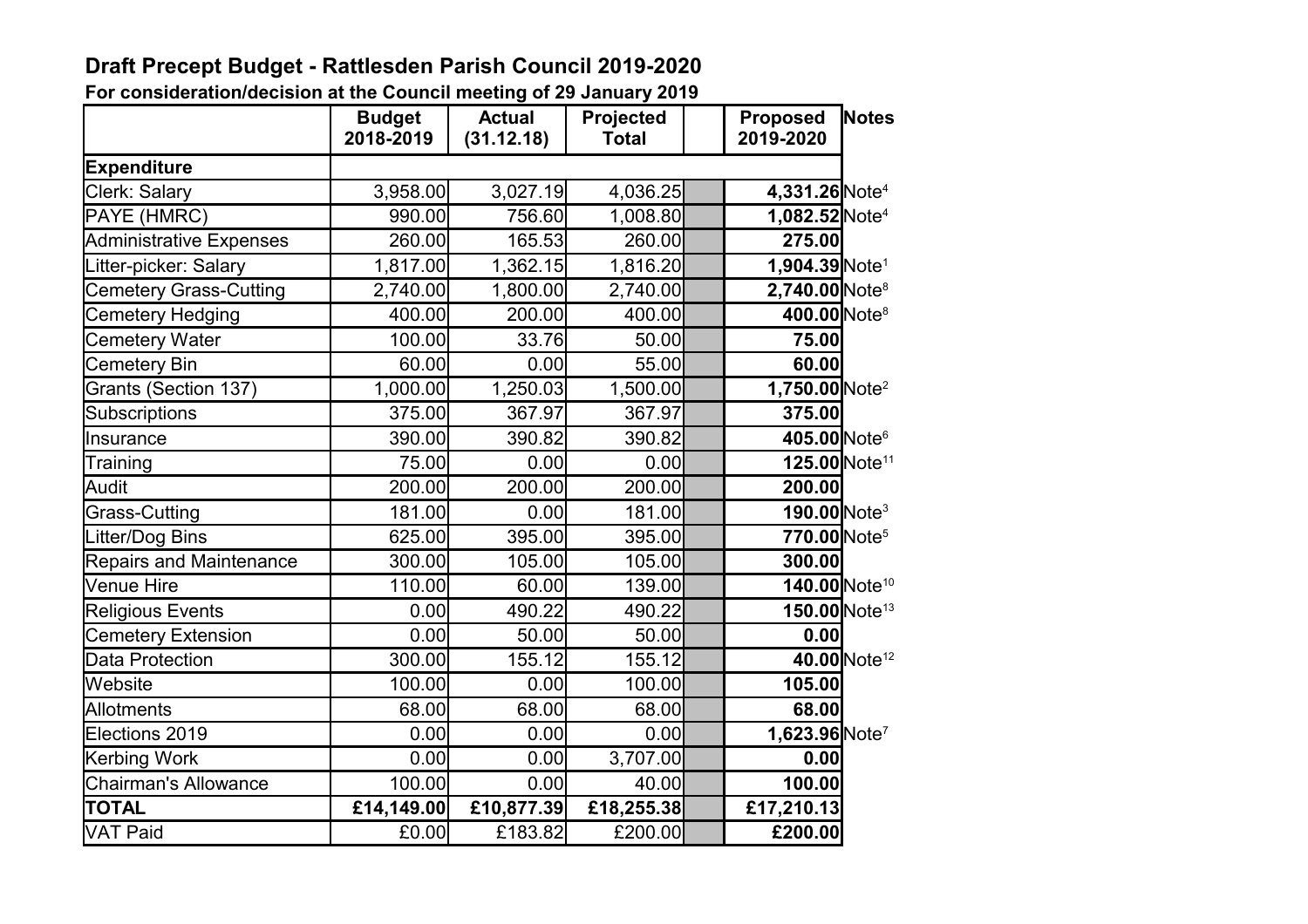|--|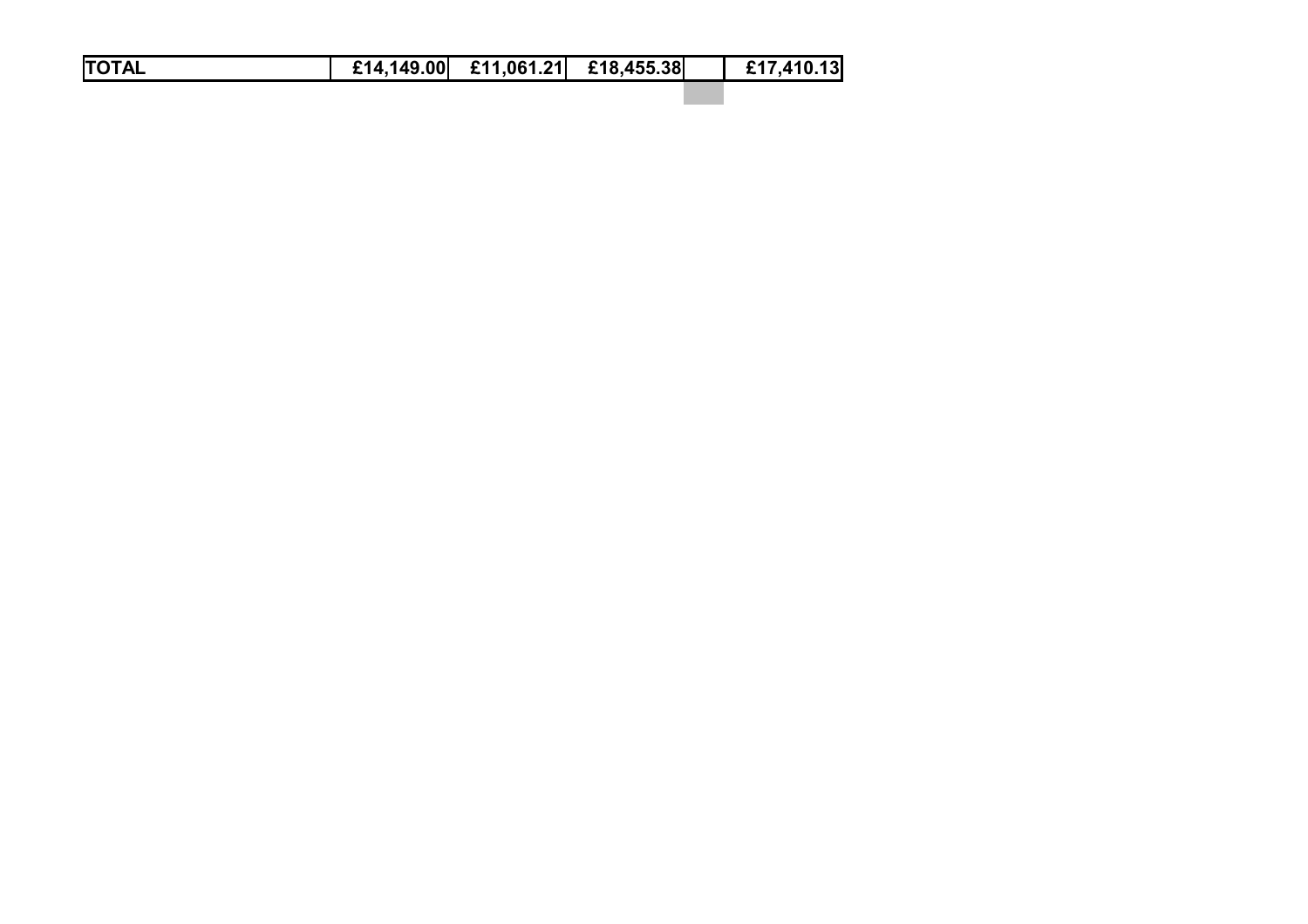| <b>Income</b>           |            |            |            |                           |                                           |
|-------------------------|------------|------------|------------|---------------------------|-------------------------------------------|
| Precept                 | 12,590.00  | 12,590.00  | 12,590.00  |                           | 12,488.60 Assuming no Council Tax change. |
| <b>Rent: Allotments</b> | 68.04      | 68.04      | 68.04      | 68.04                     |                                           |
| Cemetery Fees           | 0.00       | 876.00     | 876.00     | 500.00 Note <sup>9</sup>  |                                           |
| Recycling Grant         | 450.00     | 255.00     | 475.00     | 475.00                    |                                           |
| <b>Bank Interest</b>    | 7.50       | 20.72      | 45.00      | 50.00                     |                                           |
| Cleansing Grant         | 816.40     | 408.20     | 816.40     | 816.40                    |                                           |
| Grant: Kerbing          | 0.00       | 2,500.00   | 2,500.00   | 0.001                     |                                           |
| <b>VAT Reclaimed</b>    | 1,554.41   | 1,554.41   | 1,554.41   | 200.00 Note <sup>14</sup> |                                           |
| <b>TOTAL</b>            | £15,486.35 | £18,272.37 | £18,924.85 | £14,598.04                |                                           |

## **Council Tax and Precept**

2014-2015 - Band D: £25.12 x Tax Base: 359.29 = Precept of £9,024.00.

2015-2016 - Band D: £25.80 x Tax Base: 367.38 = Precept of £9,479.00.

2016-2017 - Band D: £25.80 x Tax Base: 373.32 = Precept of £9,632.00.

2017-2018 - Band D: £26.80 x Tax Base: 374.85 = Precept of £10,046.00.

2018-2019 - Band D: £32.80 x Tax Base: 383.84 = Precept of £12,590.00.

*2019-2020 - Band D: £32.80 x Tax Base: 380.75 = Precept of £12,488.60 (assuming no increase in Council Tax).*

## **Notes:**

<sup>1</sup>National Living Wage rises from £7.83 per hour to £8.21 per hour from 1 April 2019.

2 Includes St Nicholas Church clock; Xmas tree; "Revelations"; 447th Bomb Group Memorial grass-cutting; and one-off projects. <sup>3</sup>MSDC cutting of three greens.

<sup>4</sup>Clerk's salary contractually linked to national pay scales which increase from 1 April; plus an annual review.

<sup>5</sup>The charge for emptying bins rises again - by £6.00 per dog bin and £5.00 per litter bin. Also allows for an extra purchase.

<sup>6</sup>Small increase only due to the current three-year agreement in place which expires in 2020.

<sup>7</sup>Assumes a contest for the Parish Council. Costs reduced if shared with District Council election or no election required.

<sup>8</sup>The last review took into account 2019-2020 so no changes expected.

<sup>9</sup>A figure has been included as recommended by the internal auditor.

<sup>10</sup>Small price rise already effected plus provision for any extra meetings.

<sup>11</sup>Allows for potential training required by any new councillor(s).

12Annual cost/registration payable to the Information Commissioner's Office.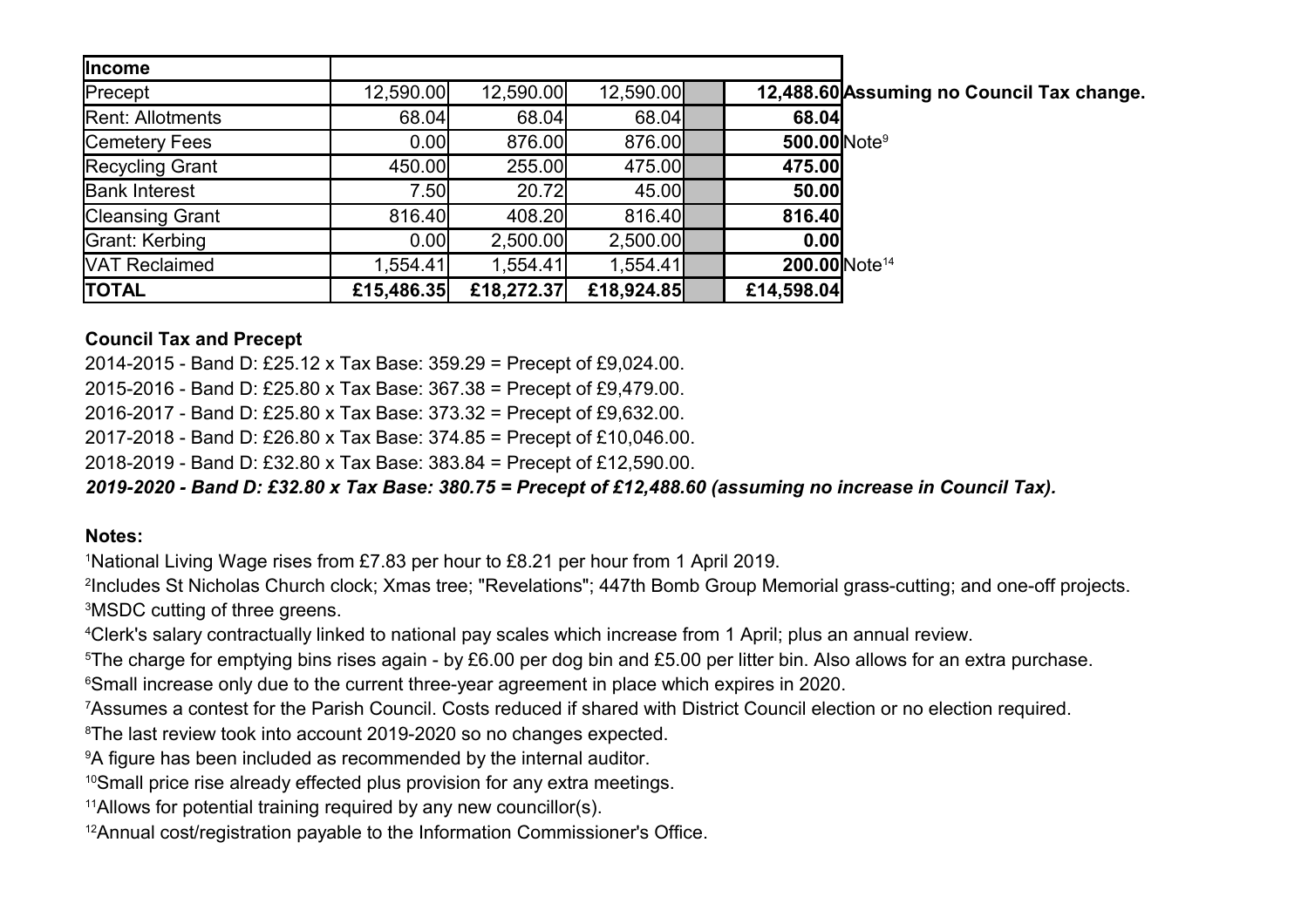13World War I services have finished so a small budget for on-going support as needed. <sup>14</sup>The budget may be higher subject to any further spending in 2018-2019.

| <b>Reserves</b>   |                   |                             |                           |
|-------------------|-------------------|-----------------------------|---------------------------|
|                   | C/F<br>(01.04.18) | <b>Actual</b><br>(31.12.18) | Projected<br><b>Total</b> |
| <b>Cemetery</b>   | 9,378.00          | 9,378.00                    | 9,378.00                  |
| <b>Tree Work</b>  | 1,500.00          | 1,500.00                    | 1,500.00                  |
| General           | 2,629.85          | 2,650.57                    | 2,670.00                  |
| CIL (ring-fenced) | 2,874.84          | 8,477.04                    | 11,351.88                 |
| <b>TOTAL</b>      | £16,382.69        | £22,005.61                  | £24,899.88                |

Reserves for 2019-2020 will be remaining 2018-2019 funds unless changes are made.